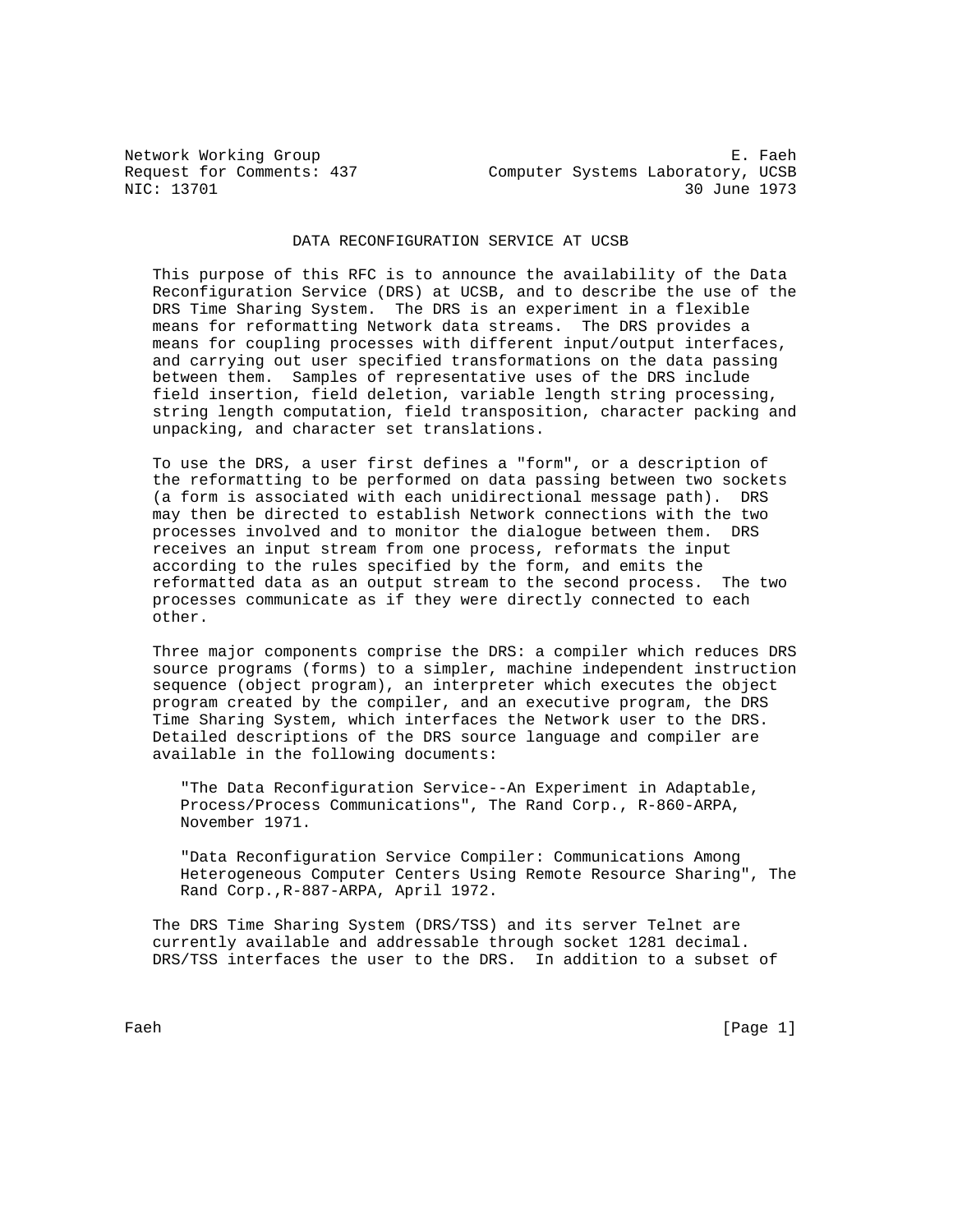'TENEX-like' executive commands, commands are available for creating and storing forms by name, and for invoking the DRS compiler or interpreter. Since both the compiler and the interpreter run asynchronously to the DRS/TSS, the user is notified when execution of his requests for compilations or interpreting are initiated and terminated. In addition, a diagnostic message is supplied by the interpreter whenever it terminates execution of a form.

 When a user connects to DRS/TSS he is allocated an internal TTY number by which his terminal is identified. When the user issues a command to invoke the compiler or interpreter, his TTY number and a user specified job name are used to uniquely identify the request. The jobname is thereafter used to refer to the request. A Network host is specified by host name, or by host number preceded by #. A socket number is specified as an integer, optionally preceded by a (decimal) to indicate the radix used. Decimal is the default radix and positive the default sign. A negative socket number is maintained in two's complement form.

 The following control characters are recognized by DRS. Control A (SOH) or rubout (DEL) delete the last character, control V (SYN) deletes the last word, control W (ETB) deletes the last phrase, and control X (CAN) deletes the entire line. Control D (EOT) displays the current word, control E (ENQ) displays the current phrase, and control F (ACK) displays the entire line. Control Y (EM) displays the name of the current phrase. Command accept is carriage return line feed, or period. A space will force recognition of the current word, and '?' will list the input(s) currently possible.

 The following sections describe the DRS/TSS command syntax. <CA> denotes command accept, and brackets [] denote optional information. All literal information is enclosed in quotes ''. Choose one alternative form items in parenthesized lists separated by  $\vert$ .

DRS/TSS COMMAND SYNTAX

Commands:

| 'ATTACH'     | <tty no.=""> <password> <ca></ca></password></tty>             |
|--------------|----------------------------------------------------------------|
| 'BREAK'      | ( <tty list="">  <ca>) <ca></ca></ca></tty>                    |
| 'COMPILE'    | <job name=""> <formid> <ca></ca></formid></job>                |
| ' CONVERT'   | <integer> ['TO'] <base/> <ca></ca></integer>                   |
| 'DEFINE'     | <formid> <ca></ca></formid>                                    |
| 'DELETE'     | [ <file type="">] <formid> <ca> <ca></ca></ca></formid></file> |
| 'DETACH'     | $\langle$ CA> $\langle$ CA>                                    |
| 'DIRECTORY'  | <formid> <ca></ca></formid>                                    |
| 'DISCONNECT' | $\langle$ CA> $\langle$ CA>                                    |
| 'FULLDUPLEX' | $<$ CA $>$                                                     |
|              |                                                                |

Faeh [Page 2]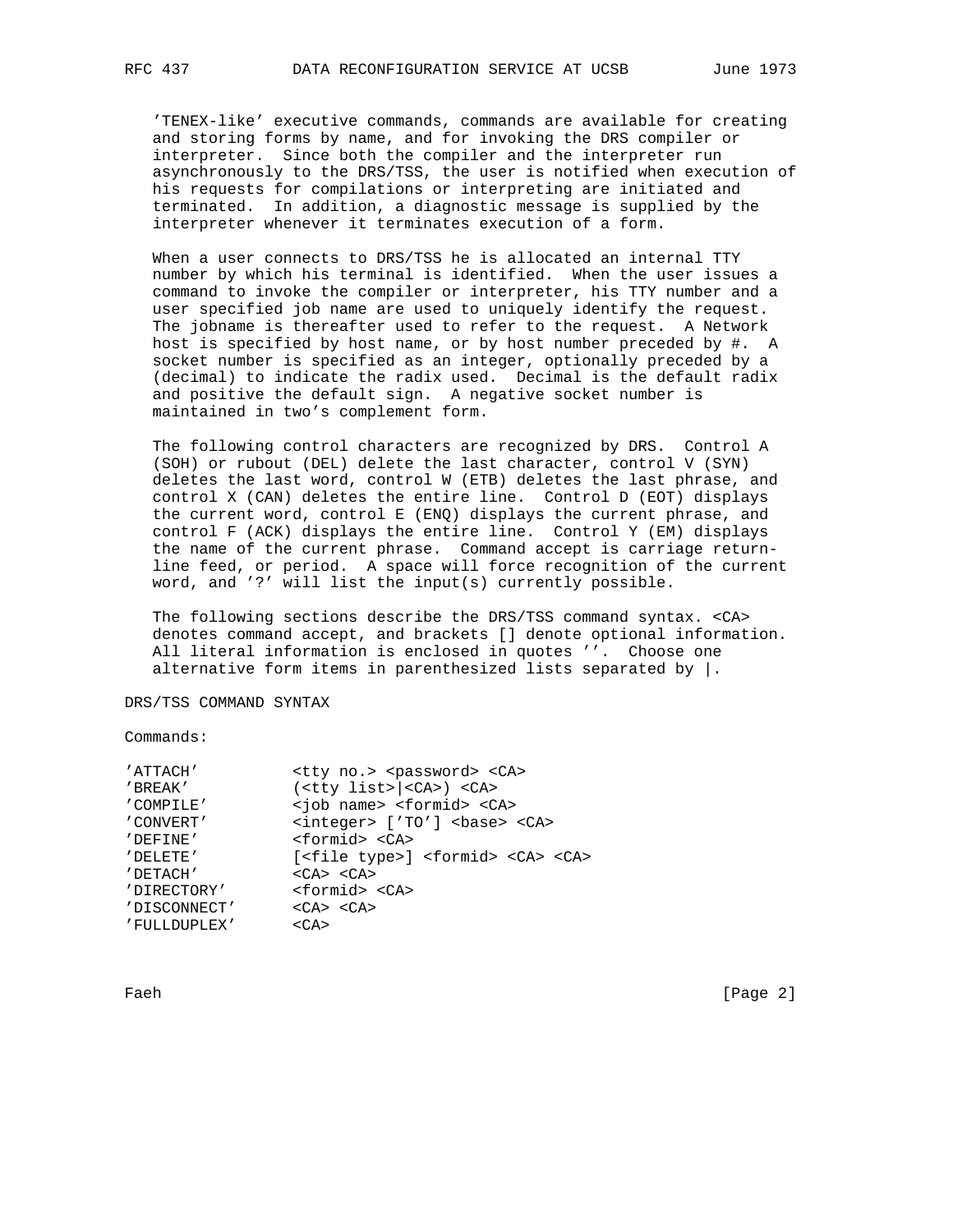'HALFDUPLEX' <CA>  $^\prime$  HELP  $^\prime$   $\hspace{1.6cm}$   $\hspace{1.6cm}<$  CA> 'LINE\_AT\_A\_TIME' <CA> 'LINK' ('ENABLE'|'DISABLE'|<tty list>|<CA>)<CA> 'LIST' [<file type>] <formid> <CA> 'LOGIN' <userid> <password> <account number> <CA> 'LOGOUT' <CA><br>'MONITOR' <CA> 'MONITOR' (<tty list>|<CA>) <CA> 'QUIT' (<job rename>|<CA>) <CA> 'RADIX' <base> <CA> 'RENAME' <formid> ['TO'] <formid> <CA> 'RESPONSE' ('ALL'|HANDHOLD'|'PROMPT'|'NORMAL'|'UNUSUAL'| 'ERRORS'|'NONE') <CA> 'RUN' <job name> ('SIMPLEX' <run parameters>| 'DUPLEX' '('<run parameters> <run parameters>  $'$ )' ) <CA> 'SELECT' (<tty list>|<CA>) <CA> ';' <text><CA> Substitutions: <formid> = ['<' <userid> ',' <password> '>'] <form name> <base> = ('DECIMAL'|'HEXADECIMAL'|'OCTAL') <file type> = ('DIAGNOSTICS'|'OBJECT\_CODE'|'SOURCE') <run parameters> = ('SICP' <socket number>|'UICP' [<hostid>] <socket number>|'RFC'[<hostid>] <socket number> [<hostid>] <socket number>) ['BYTE SIZE' <integer>] ['CONNECT\_TIME' <integer>] ['RUN\_TIME' <integer>] <formid> Definitions: <acct no> Account number is a character string whose maximum length is 4. <form name> Form name is a character string whose maximum length is 6, and whose first character is alphabetic. <hostid> Host number preceded by '#' or host name may be used to specify a Network host. <integer> Integers may optionally be preceded by a plus or minus sign, and by an H or X (hexadecimal), 0 (octal), or D (decimal) to specify the radix used. Decimal is the default radix and positive the default sign.

Faeh [Page 3]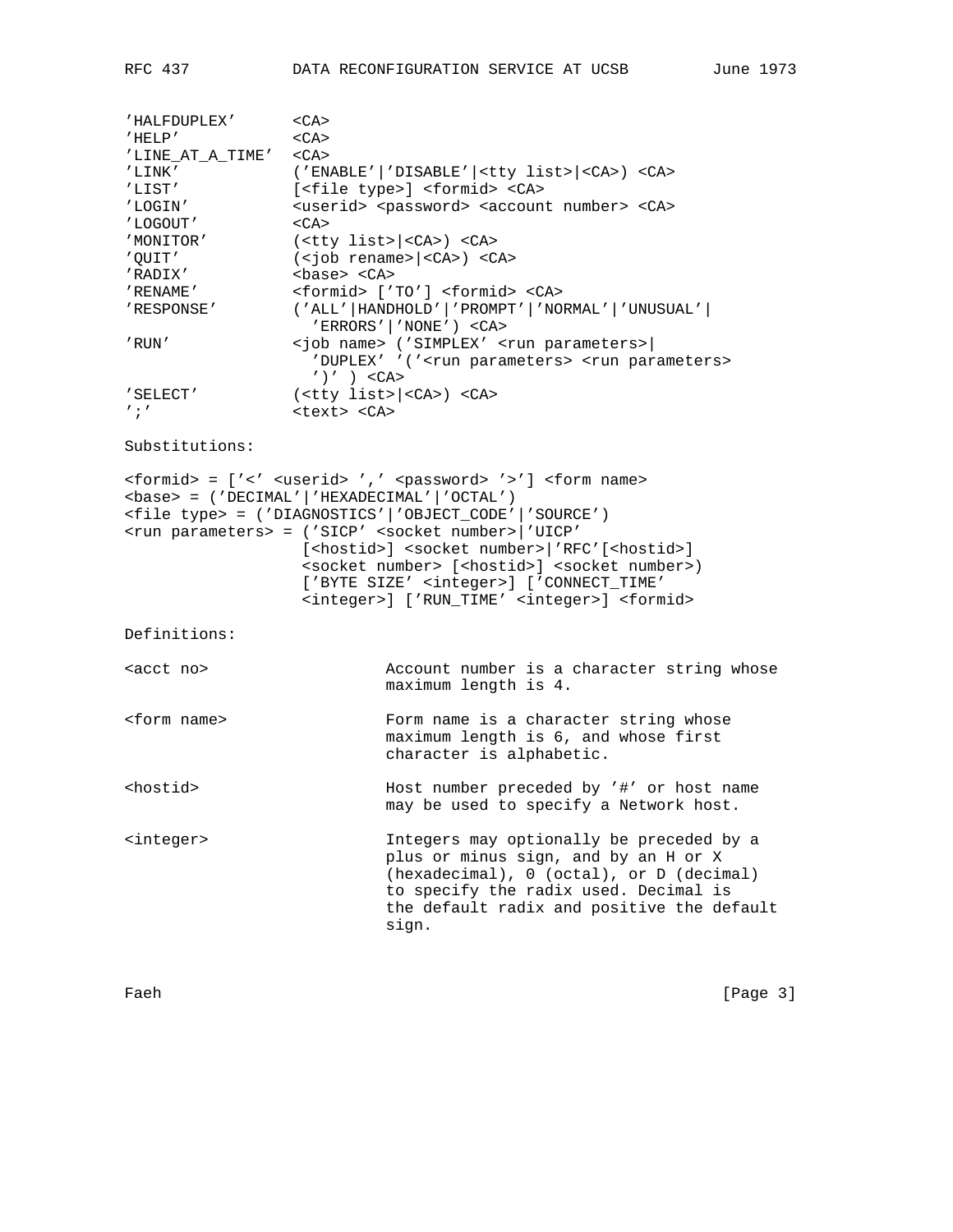| RFC 437                     | DATA RECONFIGURATION SERVICE AT UCSB<br>June 1973                                                        |
|-----------------------------|----------------------------------------------------------------------------------------------------------|
| <job name=""></job>         | Job name is a character string whose<br>maximum length is 6, and whose first<br>character is alphabetic. |
| <password></password>       | The currently acceptable password is<br>$'$ ARPA $'$ .                                                   |
| <socket number=""></socket> | Socket numbers are specified as <integer><br/>(see above).</integer>                                     |
| <tty list=""></tty>         | TTY List is one or more TTY numbers,<br>separated by commas.                                             |
| <tty no.=""></tty>          | TTY number is an integer representing a<br>DRS terminal identification number.                           |
| <userid></userid>           | User ID is a character string whose<br>maximum length is 8, and whose first<br>character is alphabetic.  |

Command Descriptions:

'ATTACH' <tty no.> <password> <CA>

 Connects the user's console to the DRS/TTS terminal with identification number <tty no.>. Terminal <tty no.> must have been previously detached, and must not have been deleted. (Currently, detached terminals are deleted after 1 hour.)

'BREAK' (<tty list>|<CA>) <CA>

 Causes links to the terminals specified in <tty list> to be broken. If <tty list> is not specified, all established links are broken. (See 'LINK', 'MONITOR', and 'SELECT' for a description of how links are established.)

'COMPILE' <job name> formid> <CA>

 Causes form <formid> to be compiled. Verification that the source for form <formid> exists, and that object code does not already exist is made before invoking the DRS Compiler, which executes asynchronously to the user's terminal. The DRS Compiler generates a diagnostic file for the form and, if no errors are encountered, object files. <job name> is used to identify the request and may not be used to identify any other job so long as the current request is outstanding.

Faeh [Page 4]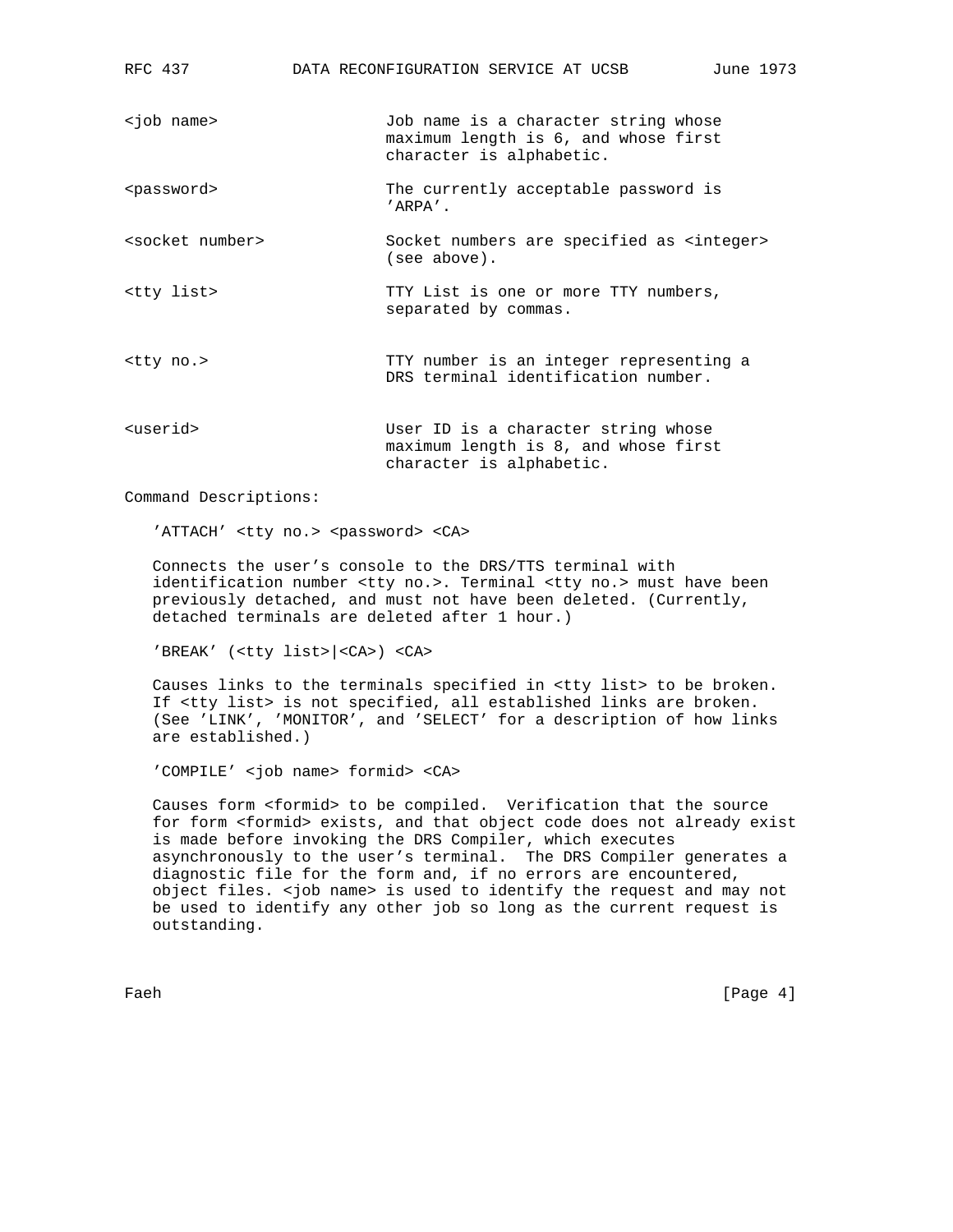Because of main storage requirements, only one compilation is allowed in execution at any time. Subsequent requests are queued for later execution unless the request queue is full, in which case the request is refused. The user is notified when his compilation is initiated, and when it terminates.

'CONVERT' <integer> ['TO'] <base> <CA>

 Allows the user to convert octal, decimal, or hexadecimal integers from one radix to another. < base> specifies the desired radix of the result and may be 'OCTAL', DECIMAL', or 'HEXADECIMAL'.

'DEFINE' <formid> <CA>

 Allows the user to define a new source form, or append to an existing source form. The new line indicator '\$\$' replaces the normal '\$' to indicate that input will be used to define the source form. Control C (ETX) signals the end of form definition and elicits the normal '\$' new line indicator.

 Unfortunately, the current facilities for editing forms are extremely limited. Only the line currently being entered may be edited. Once a line has been terminated, with CR-LF, and the new line indicator has appeared, the line may not be edited. The following control characters may be used to edit a form while it is being defined. Control A (SOH) or Rubout (DEL) delete the last character, control X (CAN) deletes the entire line, and control F (ACK) displays the entire line. If modifications need to be made to lines other than the current line, the entire form must be deleted and reentered.

'DELETE' [<file type>] <formid> <CA>

 Deletes the specified component file(s) of form <formid>. <file type> specifies the component file to be deleted, either 'SOURCE', 'DIAGNOSTIC', or 'OBJECT\_CODE'. If <file type> is not specified, all components of the form are deleted.

'DETACH' <CA> <CA>

 Breaks the TELNET connection between DRS and the user, but does not delete the user's DRS terminal for some fixed period of time, currently 1 hour. Any jobs the terminal has active are unaffected when the terminal is detached. The user may subsequently reconnect to his DRS terminal by using the 'ATTACH' command.

Faeh [Page 5]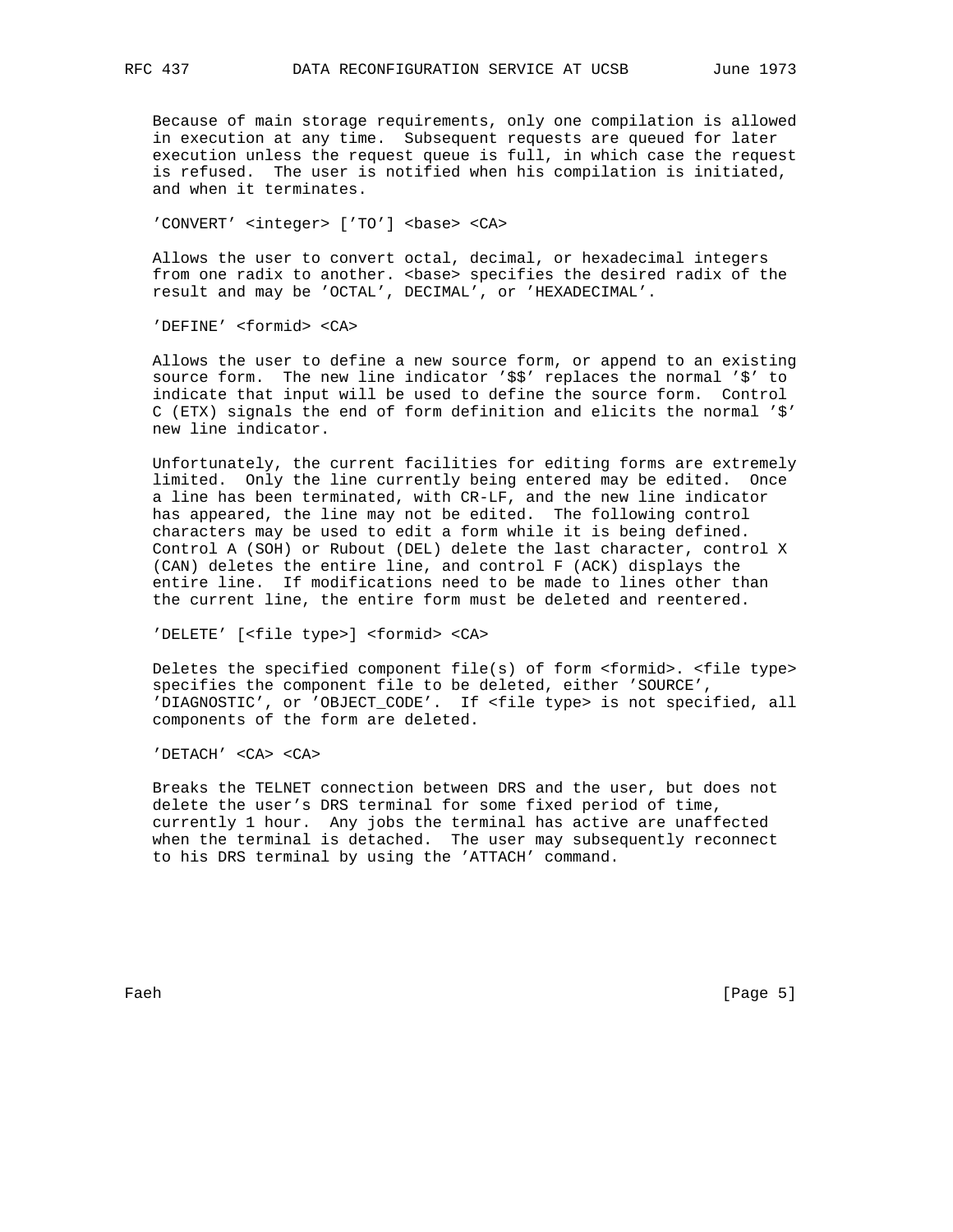'DIRECTORY' <formid> <CA>

 Lists which component(s) of form <formid> exist. A complete form consists of 'SOURCE', 'DIAGNOSTICS', and 'OBJECT\_CODE' files.

'DISCONNECT' <CA> <CA>

 Breaks the TELNET connection between DRS and the user and deletes the user's DRS terminal. Any jobs the terminal has active are purged.

'FULLDUPLEX' <CA>

 Directs DRS to echo user input; nullifies a previous 'LINE\_AT\_A\_TIME' command.

'HALFDUPLEX' <CA>

 Directs DRS not to echo user input nullifies a previous 'LINE\_AT\_A\_TIME' command.

'HELP' <CA>

Lists the DRS control characters and their meanings.

'LINE\_AT\_A\_TIME' <CA>

Tells DRS that the user is operating in line\_at\_a\_time mode, and nullifies a previous 'FULLDUPLEX' or 'HALFDUPLEX' command. DRS will not send any output to the user while he is inputting commands.

'LINK' ('ENABLE'|'DISABLE'|<tty list>|<CA>) <CA>

 The link command may be used to enable or disable links to other terminals, or to establish links between terminals.

 'LINK' 'ENABLE' <CA> directs DRS to allow subsequent request by other terminals to establish links with the user's terminal.

 'LINK' 'DISABLE' <CA> directs DRS to refuse subsequent request by other terminals to establish links with the user's terminal.

 'LINK' (<tty list>|<CA>) <CA> requests DRS to establish bidirectional links between the user's terminal and the terminals specified in <tty list>. If <tty list> is omitted, DRS attempts to link the user's terminal to all other active terminals. While the user's terminal is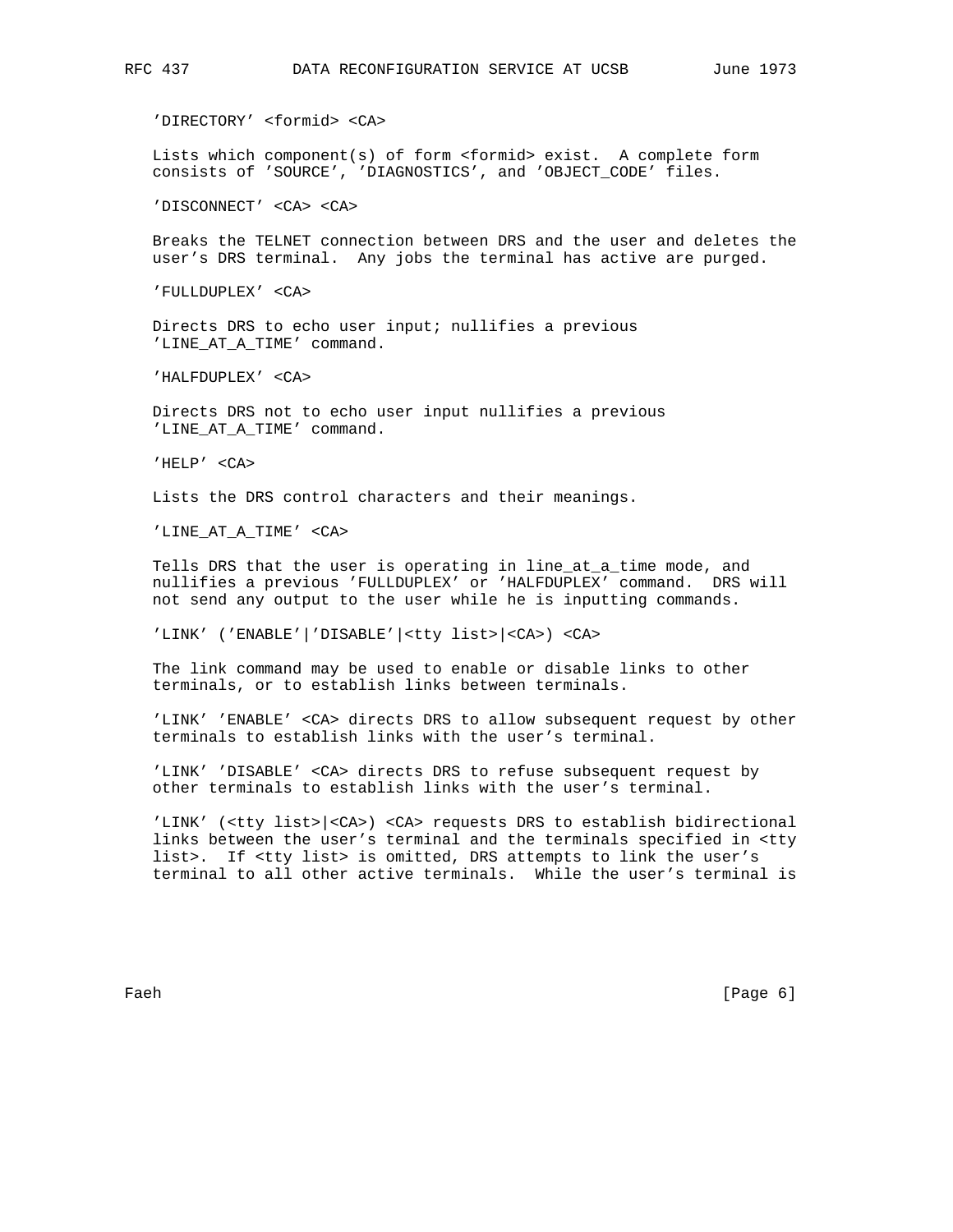linked to another terminal, all output to the user's terminal will also be routed to the linked terminal, and all output to the linked terminal will also be routed to the user's terminal. Unidirectional links may be established via the 'MONITOR' and 'SELECT' commands.

'LIST' [<file type>] <formid> <CA>

 Lists the contents of the <file type> file of form <formid>. <file type> may be 'SOURCE', 'DIAGNOSTIC' or 'OBJECT\_CODE', and defaults to 'SOURCE'.

'LOGIN' <userid> <password> <acct no.> <CA>

 Logs the user in, enables job-oriented commands, and specifies the account to which the use of DRS is to be billed. Currently billing for DRS is not implemented, and <userid> and <acct no.> may be arbitrarily chosen by the user. When billing for DRS is implemented, user ID's and account numbers will be assigned and checked for validity at login. The only currently acceptable <password> is 'ARPA'.

'LOGOUT' <CA>

 Logs the user out and disables job-oriented commands and billing of subsequent activity to the previously specified accounting parameters. As with 'DISCONNECT', any jobs the terminal has active are purged.

'MONITOR' (<tty list>|<CA>) <CA>

 Requests DRS to establish unidirectional links between the user's terminal and the terminals specified in <tty list>. If <tty list> is omitted, DRS attempts to link the user's terminal to all other active terminals. While the user's terminal is monitoring another terminal, all output to that terminal will also be routed to the user's terminal.

'QUIT' (<job name>|<CA>) <CA>

 Requests DRS to purge the job (request for compilation or interpreting) identified by <job name>. If <job name> is omitted, all active jobs are purged.

'RADIX' <base> <CA>

 Allows the user to specify the radix to be used for subsequent integer display. <base> may be 'OCTAL', 'DECIMAL', or 'HEXADECIMAL'. The default display radix is decimal.

Faeh [Page 7]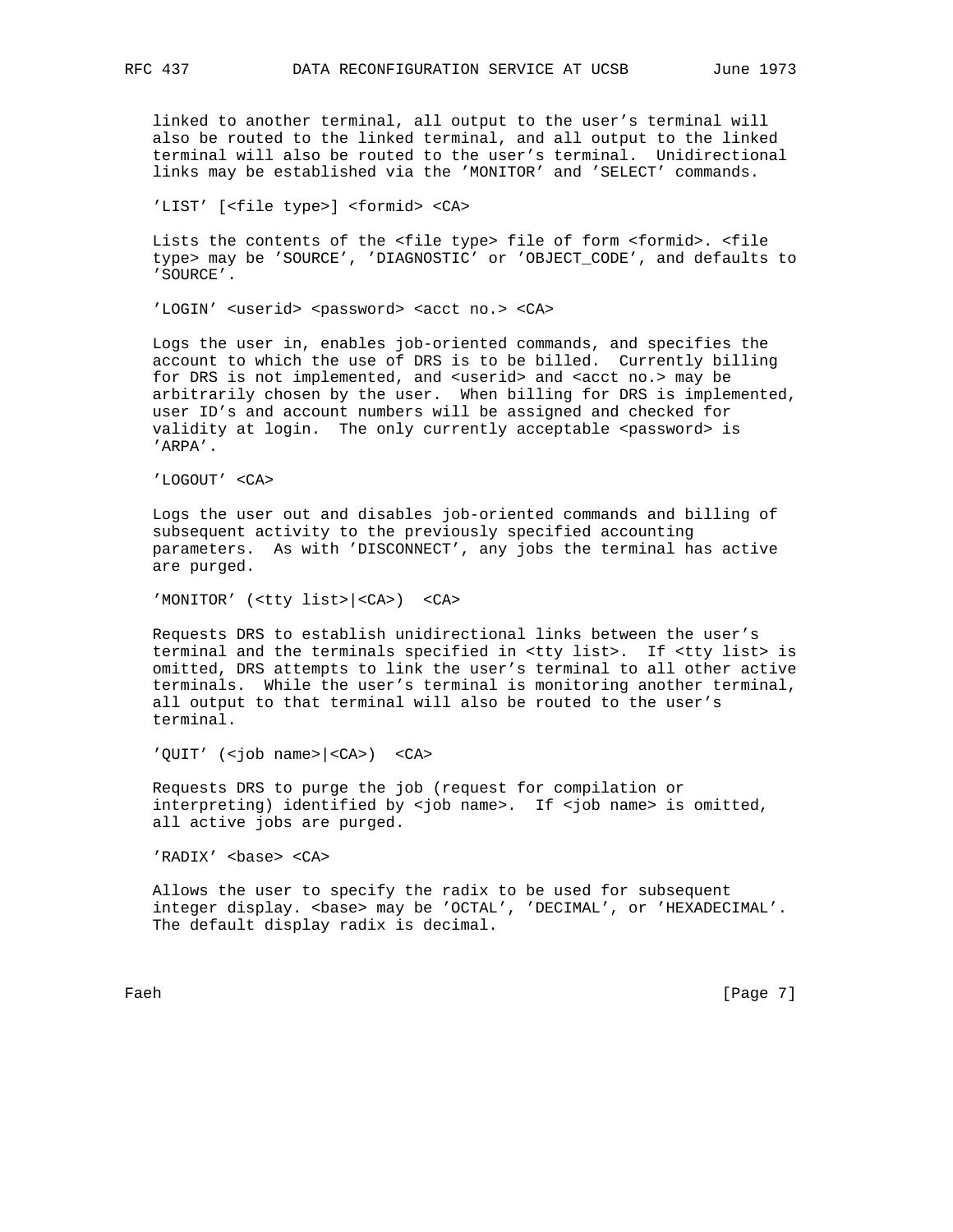'RENAME' <formid> ["TO'] <formid> <CA>

 Allows the user to rename a form. The names of all components of the form specified by the first <formid> are changed to correspond to the second <formid>. If the form specified by the second <formid> already exists, no change of name occurs, and the user is notified.

 'RESPONSE' ('ALL'|'HANDHOLD'|'PROMPT'|'NORMAL'|'UNUSUAL'| 'ERRORS'| 'NONE') <CA>

 Allows the user to specify the level of messages the system should provide. The default response level is 'ALL'.

'RUN' <job name> ('SIMPLEX' <run parameters>|'DUPLEX' '(' <run parameters> <run parameters> ')') <CA>

 Causes DRS to establish the requested Network connections and direct the DRS interpreter to apply the specified form(s) to data passing over the connections. The user first specifies the job name by which his request will be identified, and second whether simplex or duplex Network connections are to be established. 'SIMPLEX' implies that a single unidirectional message path is to be employed, and requires one set of <run parameters>. 'DUPLEX' implies that two message paths will be employed are requires two sets of <run parameters>. < run parameters> specify the data necessary to establish a Network connection, time limits for the DRS interpreter, and the form which is to be applied to the Network data stream.

 <run parameters> = ('SICP' <socket number>|'UICP' [<hostid>] <socket number>|'RFC' [<hostid>] <socket number> [<hostid>] <socket number>) ['BYTE\_SIZE' <integer>] ['CONNECT\_TIME' <integer>] ['RUN\_TIME' <integer>] <formid>

 Three methods are available for establishing Network connections: 'SICP', 'UICP', and 'RFC'. 'SICP (Server Initial Connection Protocol) and 'UICP' causes DRS to simulate a server process addressable through socket <socket number> at UCSB and wait for a user process to connect to it. 'UICP' directs DRS to simulate a user process and connect to the server addressable through Host <hostid>, socket <socket number>. 'RFC' directs DRS to connect directly to the two sockets specified. In the case of 'RFC', one of the two sockets specified must be a send socket, and the other must be a receive socket. < hostid> defaults to the Host from which the user logged into the DRS/TSS.

Faeh [Page 8]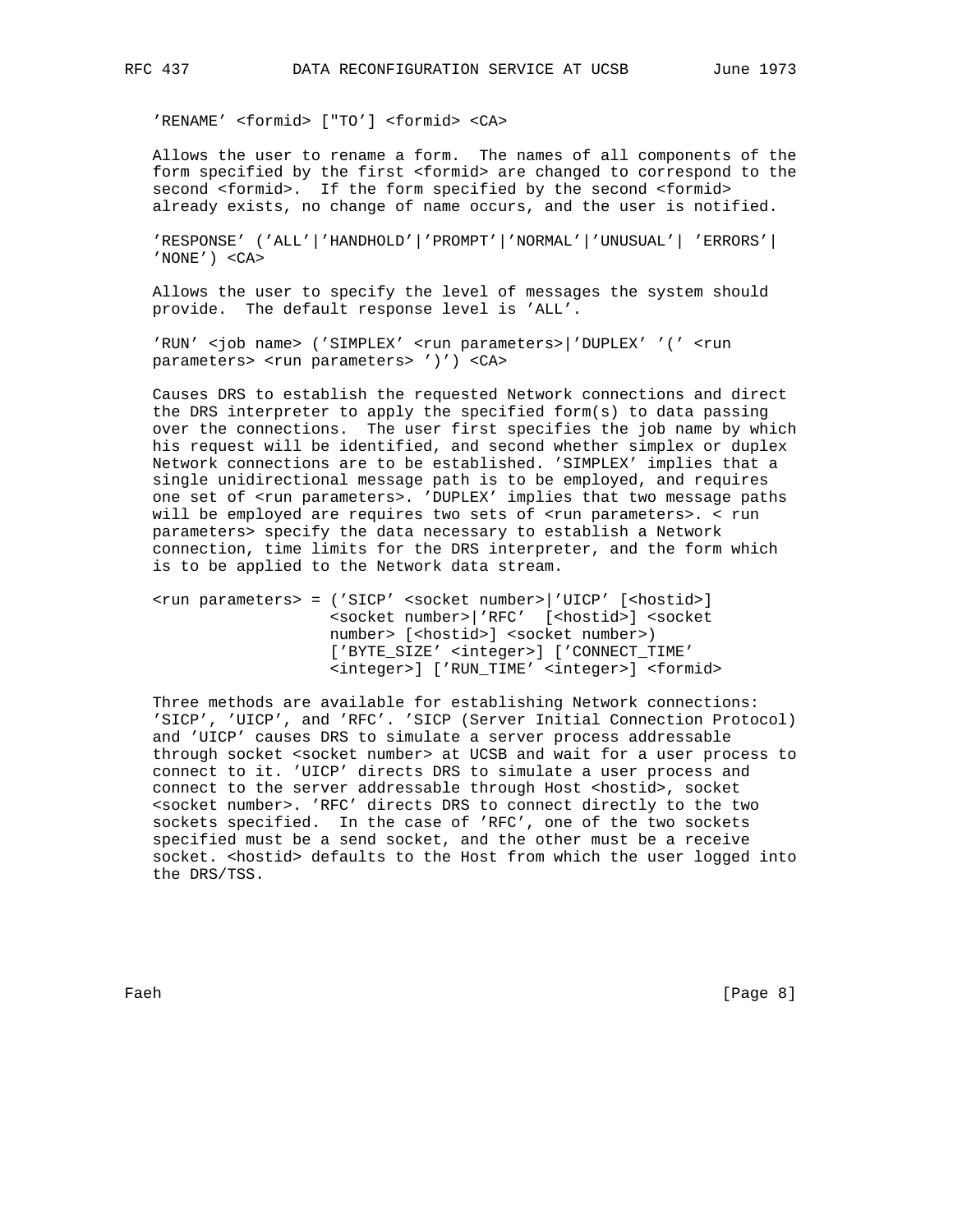The remaining fields in <run parameters> are defined as follows:

- 'BYTE\_SIZE' <integer> specifies the byte size to be used, and defaults to 8.
- 'CONNECT\_TIME' <integer> specifies the amount of time, in seconds, that DRS should wait for the connection to be established. The default value is 30 seconds.
- 'RUN\_TIME' <integer> specifies the maximum amount of time, in seconds, that DRS interpreter will be allowed to execute. The default value for 'RUN\_TIME' is five minutes.
- <formid> specifies the form which is to be applied to the Network data stream.

For each instance of <run parameters>, one socket pair is allocated and one form is specified. In the case of 'SIMPLEX' runs, the Network data flows between these two sockets, with the form being applied to the data. In the case of 'DUPLEX' runs, the connections are somewhat more complex. For 'DUPLEX' runs, two sets of <run parameters> are specified, causing two socket pairs to be allocated, and two forms to be specified. Call these send socket 1, receive socket 1, and form 1 (established via the first set of <run parameters> and send socket 2, receive socket 2, and form 2 (established via the second set of parameters). When interpreting begins, data will flow from send socket 1, through form1, to receive socket 2, and from send socket 2, through form 2, to receive socket 1. (Note that without this socket switching, processes would be connected to themselves when 'SICP' or 'UICP' is specified.)

 The user is notified when his requests for connections are initiated and when the interpreter begins applying a form to a connection. When execution of a form terminates, the user is supplied with a diagnostic message provided by the interpreter as well as the actual run time of the interpreter.

'SELECT' (<tty list>|<CA>) <CA>

 Requests DRS to establish unidirectional links between the user's terminal and the terminals specified in <tty list>. If <tty list> is omitted, DRS attempts to link the user's terminal to all other active

Faeh [Page 9]